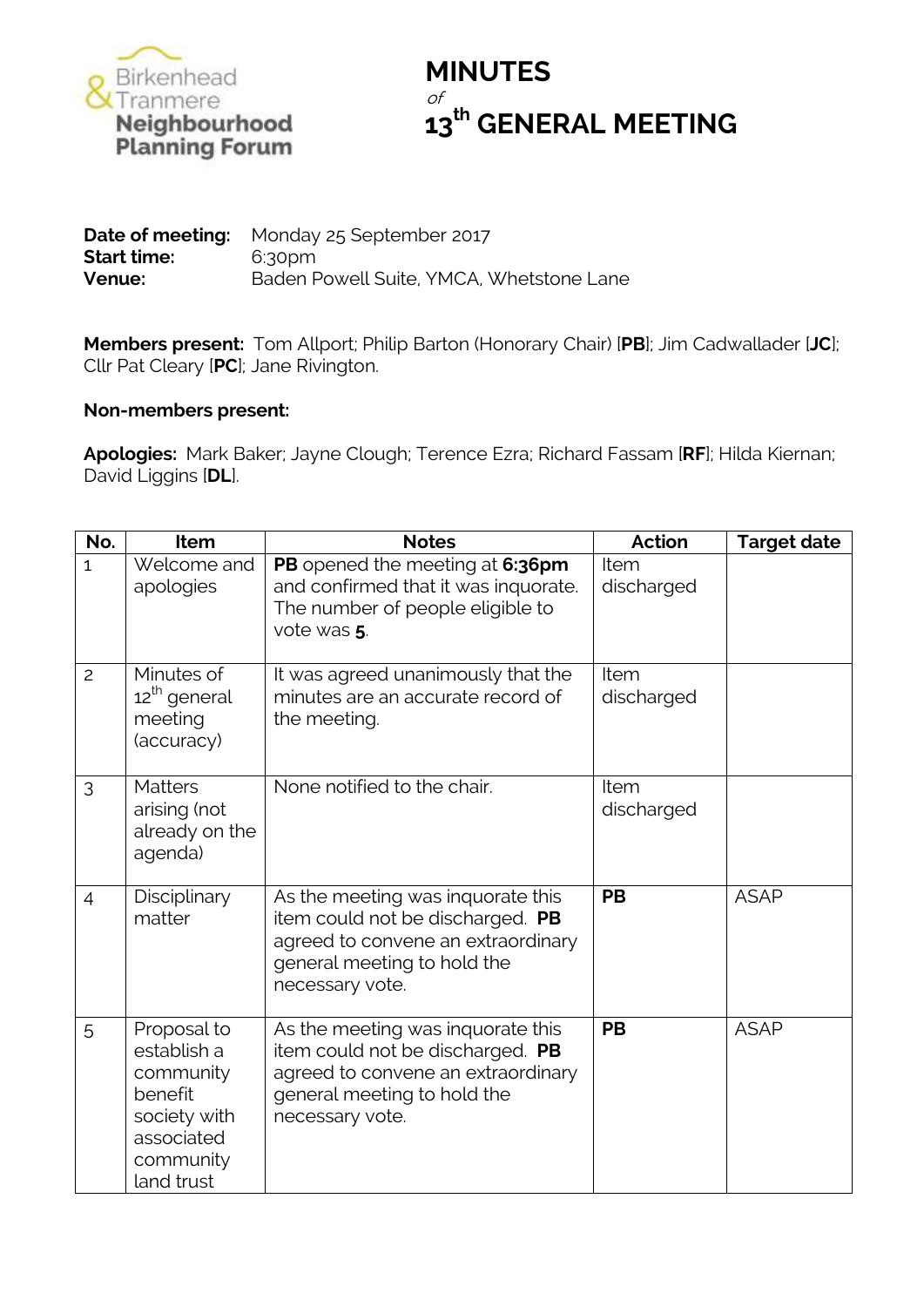| No. | Item                                                              | <b>Notes</b>                                                                                                                                                                                                                                                                                                                                                                                                                                                                 | Action             | <b>Target date</b> |
|-----|-------------------------------------------------------------------|------------------------------------------------------------------------------------------------------------------------------------------------------------------------------------------------------------------------------------------------------------------------------------------------------------------------------------------------------------------------------------------------------------------------------------------------------------------------------|--------------------|--------------------|
| 6   | Vacancy for<br>Honorary<br>Secretary -<br>call for<br>nominations | PB informed members that Greg<br>Vogiatzis [GV] has resigned from his<br>post. It is necessary to fill this key<br>officer post as soon as possible and<br>the Forum is therefore announcing a<br>call for nominations. If you would<br>like to nominate yourself or another<br>member (with their permission) for<br>the role, please forward your<br>nomination(s) to PB at<br>chair@batnpf.org or by mail to<br>1 Lorn Court, Lorn Street,<br><b>Birkenhead. CH41 6SA</b> | All members        | <b>ASAP</b>        |
| 7   | Membership<br>update                                              | <b>PB</b> stated that there had been two<br>resignations due to members<br>moving out of the area and that<br>seven new members had joined<br>since the last general meeting.<br>The total number of members is 50.<br>30 hold an enhanced membership<br>and 20 a standard membership.                                                                                                                                                                                       | Item<br>discharged |                    |
| 8   | Financial<br>update                                               | <b>RF</b> had provided the following<br>summary:<br>Balance as of 25 September 2017:<br>£2,752.42<br>of which, $£1,094.64$ is allocated to<br>community-led housing work and<br>£1,657.78 is allocated to<br>neighbourhood planning work.<br>Donations to the Forum may be<br>made by electronic bank transfer to:<br><b>Name of Bank:</b> Yorkshire Bank<br>Account number: 44233053<br><b>Sort Code:</b><br>$05 - 02 - 45$                                                 | Item<br>discharged |                    |
| 9   | History &<br>Heritage<br>Workgroup<br>update<br>(workgroup 1)     | 6.1 Box - corner of Whetstone<br><b>Lane and Derby Road</b><br>PB explained that, with the help of a<br>specialist <i>Facebook</i> group, he has<br>identified this unusual piece of                                                                                                                                                                                                                                                                                         |                    |                    |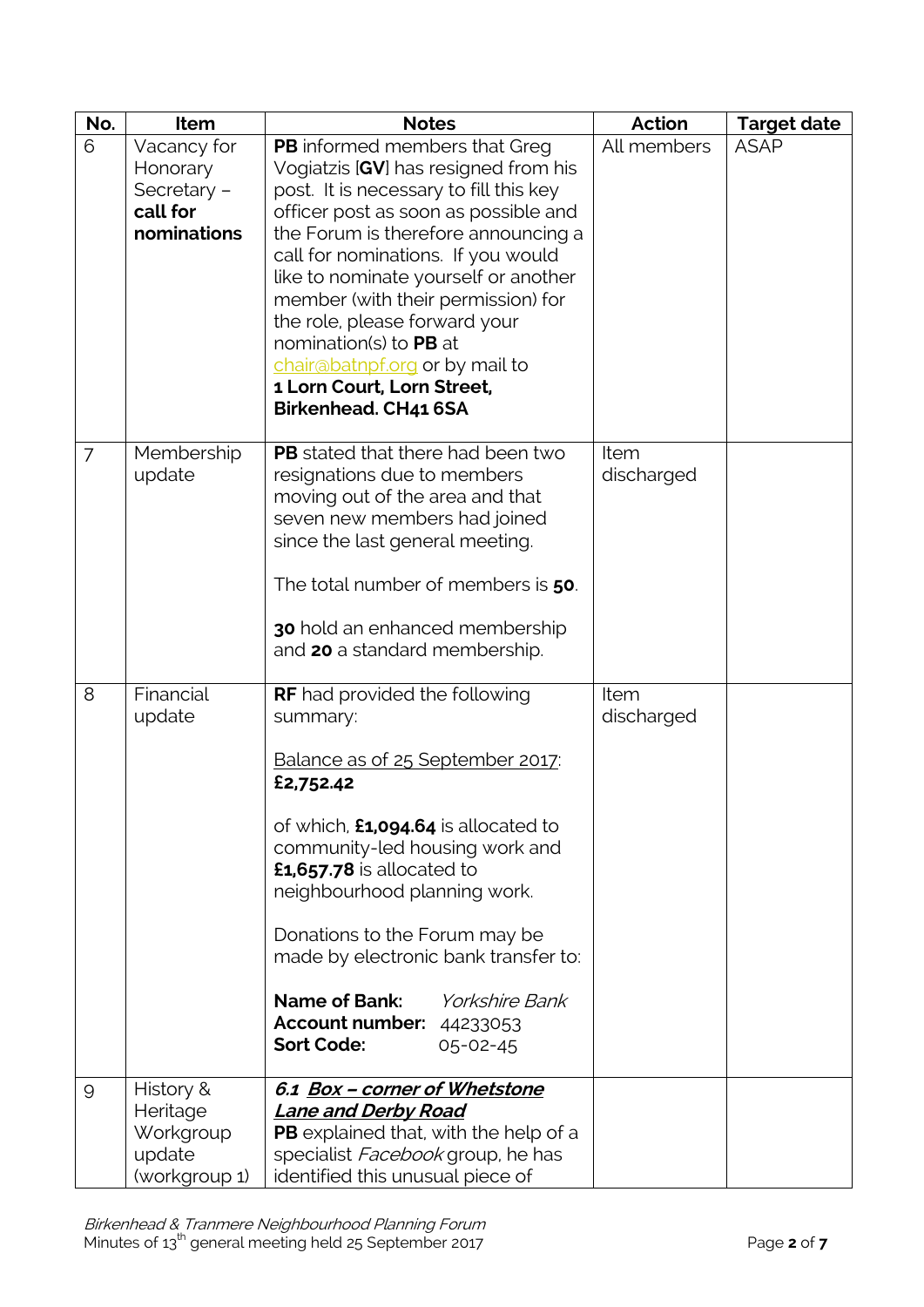| No. | Item                                                                         | <b>Notes</b>                                                                                                                                                                                                                                                                                                                                                                                                                                                                                                                                                                                                                                                                                                                          | <b>Action</b> | <b>Target date</b> |
|-----|------------------------------------------------------------------------------|---------------------------------------------------------------------------------------------------------------------------------------------------------------------------------------------------------------------------------------------------------------------------------------------------------------------------------------------------------------------------------------------------------------------------------------------------------------------------------------------------------------------------------------------------------------------------------------------------------------------------------------------------------------------------------------------------------------------------------------|---------------|--------------------|
| 9   | History &<br>Heritage<br>Workgroup<br>update<br>(workgroup 1)<br>[continued] | street furniture as a Lucy Box, which<br>were used to enclose telephone<br>cabling or electrical wiring for the<br>control of trams, street lamps and so<br>on. The distinctive ornamentation<br>on the top of the box dates it to<br>sometime before the year $1898.$ PB<br>suggested that, at some point in the<br>future, money might be found to<br>restore it.                                                                                                                                                                                                                                                                                                                                                                   |               |                    |
|     |                                                                              | 6.2 Tranmere Tunnels Volunteers<br>Limited<br><b>JC</b> updated members. The main<br>entrance to the tunnels, in Holborn<br>Square, has been sealed with a 12"<br>(30cm) thick plug of concrete to<br>prevent trespassers from gaining<br>access. A solicitor from Her<br>Majesty's Land Registry contacted<br><b>JC</b> to say that consultation with<br>owners of properties above the<br>tunnels will commence in about<br>three weeks' time and is expected<br>to last for up to three months. Once<br>this consultation has taken place,<br>work will continue to register the<br>Council's ownership of the tunnels.<br>JC stated that Council officer, Shaun<br>Fitzpatrick, has been very helpful<br>throughout this process. | JC, DL        | Ongoing            |
| 10  | Planning<br><b>Applications</b><br>Workgroup<br>update<br>(workgroup 2)      | <b>PB</b> informed members that<br>workgroup 2 had submitted three<br>new consultation responses:<br>7.1 APP/17/00835<br>Erection of two-bedroom detached<br>bungalow<br>32 Harland Road. CH42 OLU<br>The Forum OBJECTED to the<br>proposal.<br>Planning permission was GRANTED<br><b>CONDITIONALLY</b> . The conditions<br>addressed some of the Forum's<br>concerns.                                                                                                                                                                                                                                                                                                                                                                |               |                    |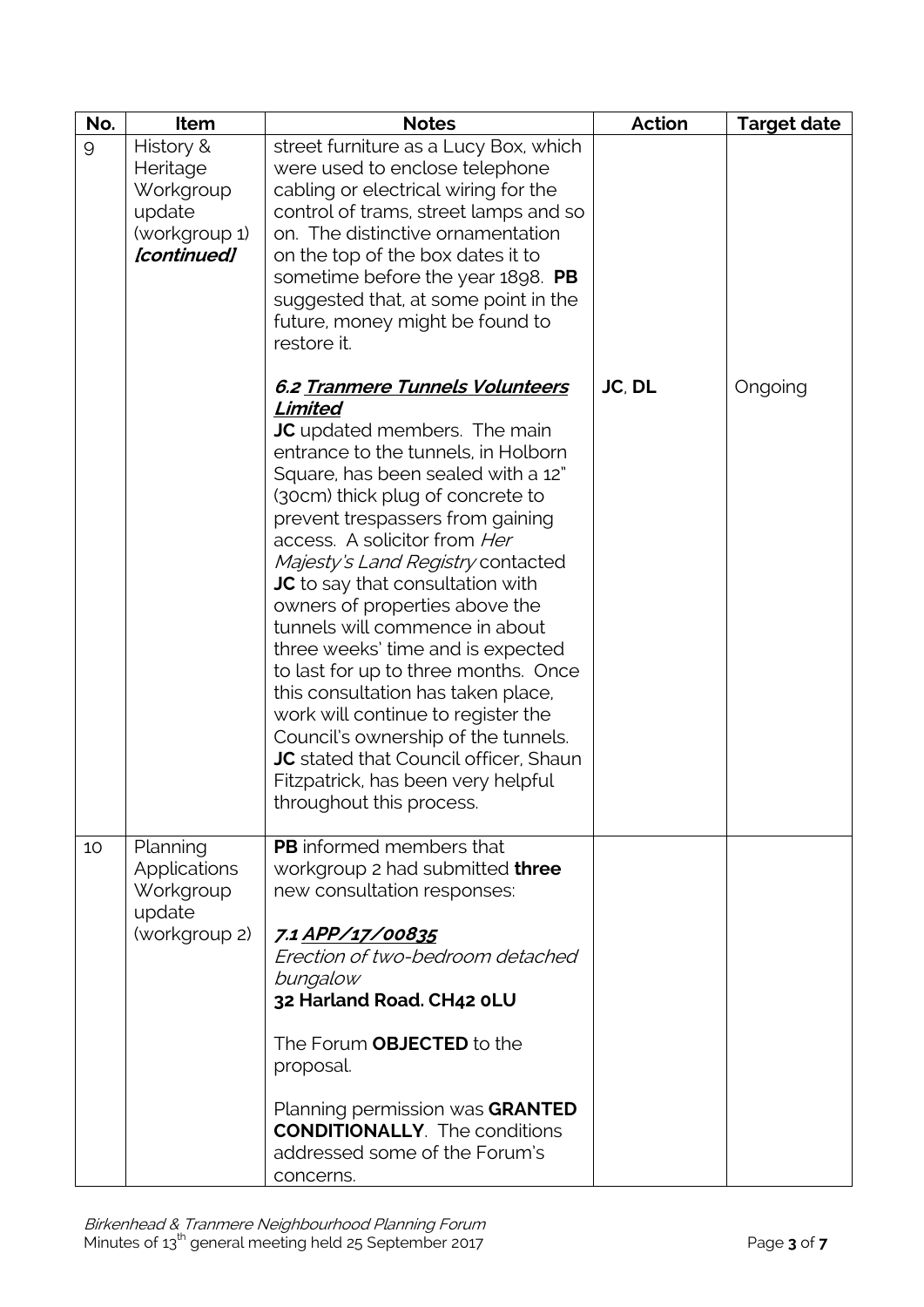| No. | Item          | <b>Notes</b>                            | <b>Action</b> | <b>Target date</b> |
|-----|---------------|-----------------------------------------|---------------|--------------------|
| 10  | Planning      | 7.2 APP/17/00897                        |               |                    |
|     | Applications  | Erection of 34 houses with              |               |                    |
|     | Workgroup     | associated landscaping and parking.     |               |                    |
|     | update        | <b>Church Road, Warrington Street,</b>  |               |                    |
|     | (workgroup 2) | Thompson Street, Liversidge Road.       |               |                    |
|     | [continued]   |                                         |               |                    |
|     |               | The Forum <b>OBJECTED</b> to the        |               |                    |
|     |               | proposal.                               |               |                    |
|     |               |                                         |               |                    |
|     |               | <b>DECISION AWAITED.</b> The Forum's    |               |                    |
|     |               | consultation exercise for this          |               |                    |
|     |               | proposal was well attended.             |               |                    |
|     |               |                                         |               |                    |
|     |               | 7.3 APP/17/00986                        |               |                    |
|     |               | Conversion of dwelling into four        |               |                    |
|     |               | self-contained apartments.              |               |                    |
|     |               | 50a The Woodlands. CH41 2SJ             |               |                    |
|     |               |                                         |               |                    |
|     |               | The Forum OBJECTED to the               |               |                    |
|     |               | proposal.                               |               |                    |
|     |               | <b>DECISION AWAITED.</b>                |               |                    |
|     |               | Older outstanding decisions are:        |               |                    |
|     |               | 7.4 <u>APP/16/01476</u>                 |               |                    |
|     |               | Conversion of a former Presbyterian     |               |                    |
|     |               | church and attached church hall (D1)    |               |                    |
|     |               | into 11 no. residential apartments      |               |                    |
|     |               | (C3) and gymnasium.                     |               |                    |
|     |               | <b>Hillside Christian Fellowship</b>    |               |                    |
|     |               | Church, 61 Willmer Road,                |               |                    |
|     |               | <b>Tranmere. CH42 OJB</b>               |               |                    |
|     |               |                                         |               |                    |
|     |               | The Forum OBJECTED to the               |               |                    |
|     |               | proposal.                               |               |                    |
|     |               |                                         |               |                    |
|     |               | A decision was due by <b>9 March</b>    |               |                    |
|     |               | 2017                                    |               |                    |
|     |               | No decision has yet been made           |               |                    |
|     |               |                                         |               |                    |
|     |               | <b>PC</b> expressed his appreciation to |               |                    |
|     |               | members of workgroup 2 for their        |               |                    |
|     |               | work on behalf of the Forum             |               |                    |
|     |               | because it helps him in his role on     |               |                    |
|     |               | the Council's Planning Committee.       |               |                    |
|     |               |                                         |               |                    |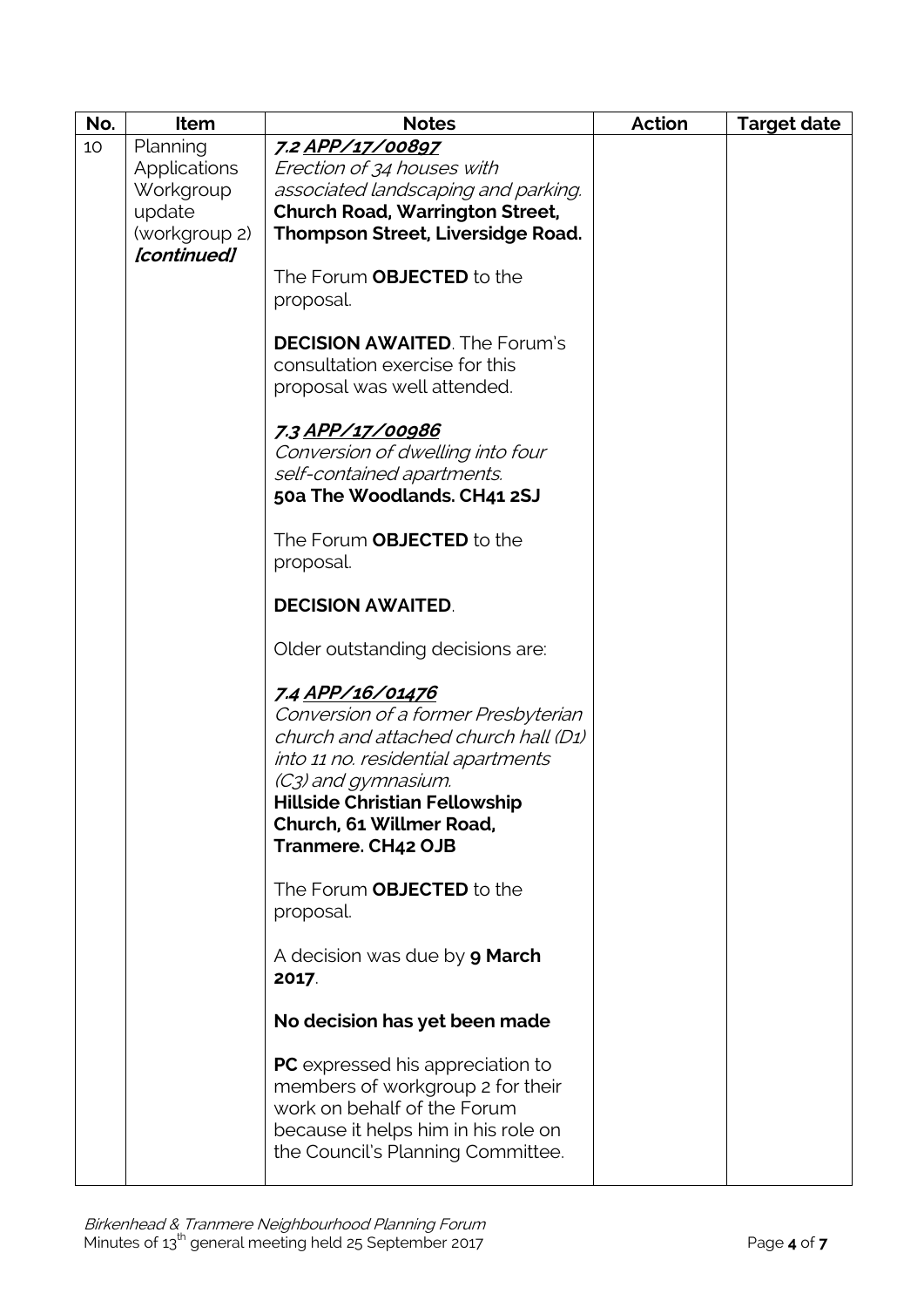| No. | Item                                                               | <b>Notes</b>                                                                                                                                                                                                                                                                                                                                                                                                                                                                                                                                                                                                                                                                                                                                                                                                                                                                                                                                                                                        | <b>Action</b>           | <b>Target date</b> |
|-----|--------------------------------------------------------------------|-----------------------------------------------------------------------------------------------------------------------------------------------------------------------------------------------------------------------------------------------------------------------------------------------------------------------------------------------------------------------------------------------------------------------------------------------------------------------------------------------------------------------------------------------------------------------------------------------------------------------------------------------------------------------------------------------------------------------------------------------------------------------------------------------------------------------------------------------------------------------------------------------------------------------------------------------------------------------------------------------------|-------------------------|--------------------|
| 11  | Community<br><b>Issues</b><br>Workgroup<br>update<br>(workgroup 3) | PB explained that the working<br>relationship between the Forum and<br>These Streets Are Our Streets has<br>now been dissolved and that the<br>management committee has taken<br>direct control of all of the work that<br>was being undertaken by GV and<br>workgroup 3:                                                                                                                                                                                                                                                                                                                                                                                                                                                                                                                                                                                                                                                                                                                           | Management<br>Committee | Ongoing            |
|     |                                                                    | 8.1 Community-led Housing Early<br><u> Stages Support Fund</u><br>Following discussions with Locality<br>and the National Community Land<br>Trusts Network, the management<br>committee has decided to<br>recommend to members that the<br>Forum is operated as a community<br>benefit society with an associated<br>community land trust. The final<br>decision rests with members and a<br>vote will take place as soon as<br>possible to determine this issue.<br>This change would make it much<br>easier to deliver community-led<br>housing projects and to apply for<br>further funding.<br><b>GV</b> has informed the management<br>committee that he intends to buy<br>and re-model the Victoria Lodge<br>Hotel in Victoria Road using his own<br>personal resources. This project is<br>no longer a Forum initiative.<br>Two potential community-led<br>housing projects have been flagged<br>to Locality - these are the Tranmere<br>Methodist Church and 70, 70a, 72a<br>Argyle Street. | All members             | <b>ASAP</b>        |
|     |                                                                    | <b>8.2 Retake The Lauries</b><br><b>PB</b> and <b>PC</b> met with Council officers<br>David Ball [DB] and Ray Squire [RS]<br>on 10 August 2017. DB explained<br>that RS would continue to<br>investigate the complaint but that<br>the final determination would be<br>made by Joe Blott [JB], who is a                                                                                                                                                                                                                                                                                                                                                                                                                                                                                                                                                                                                                                                                                             | PB: PC                  | Ongoing            |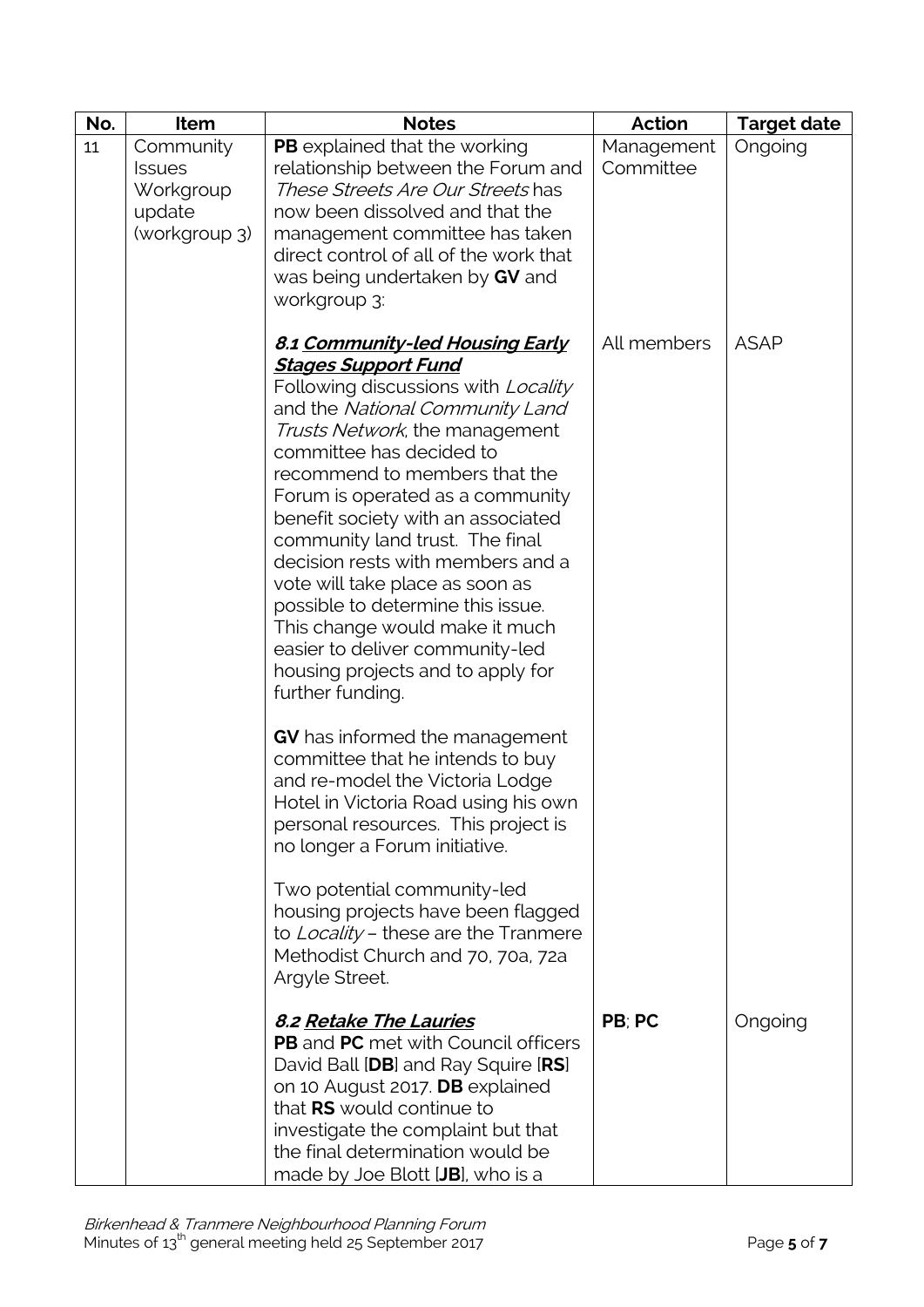| No. | Item                                                                              | <b>Notes</b>                                                                                                                                                                                                                                                                                                                                                                                                                                                                                                                                                                                                                                                                                                                                                                                                                                                                                                                                                                                                                                                                                                                                                           | <b>Action</b> | <b>Target date</b> |
|-----|-----------------------------------------------------------------------------------|------------------------------------------------------------------------------------------------------------------------------------------------------------------------------------------------------------------------------------------------------------------------------------------------------------------------------------------------------------------------------------------------------------------------------------------------------------------------------------------------------------------------------------------------------------------------------------------------------------------------------------------------------------------------------------------------------------------------------------------------------------------------------------------------------------------------------------------------------------------------------------------------------------------------------------------------------------------------------------------------------------------------------------------------------------------------------------------------------------------------------------------------------------------------|---------------|--------------------|
| 11  | Community<br><b>Issues</b><br>Workgroup<br>update<br>(workgroup 3)<br>[continued] | more senior officer than DB. Since<br>that meeting, the Forum has<br>received no further communication<br>about the matter.<br><b>PC</b> agreed to talk to <b>JB</b> about the                                                                                                                                                                                                                                                                                                                                                                                                                                                                                                                                                                                                                                                                                                                                                                                                                                                                                                                                                                                         |               |                    |
|     |                                                                                   | matter at his next briefing with him.                                                                                                                                                                                                                                                                                                                                                                                                                                                                                                                                                                                                                                                                                                                                                                                                                                                                                                                                                                                                                                                                                                                                  |               |                    |
| 12  | Hamilton<br>Square<br>Conservation<br>Area                                        | PB informed members that the<br>Council has formally recognised the<br>Hamilton Square Conservation Area<br>Advisory Committee (HSCAAC),<br>chaired by PB. A skills audit is<br>currently being undertaken to<br>establish what built environment<br>skills are available to the HSCAAC.<br>A recruitment exercise will be<br>launched to fill any skills gaps thus<br>identified.<br>An announcement about significant<br>investment for the conservation<br>area is due to be made at an event<br>celebrating 50 years of conservation<br>area status to be held at Birkenhead<br>Town Hall on <b>9 November 2017</b> .<br><b>PC</b> gave an update about the<br>Council's plans to demolish the<br>Treasury Building at the junction of<br>Cleveland Street with Argyle Street<br>(within the conservation area) and<br>annexe (outside the conservation<br>area but within its setting). A car<br>park will replace these buildings.<br>Plans to demolish the municipal<br>building on the opposite side of<br>Cleveland Street (outside the<br>conservation area) have been<br>scrapped. Instead the building will<br>be converted for occupation by<br>students. | PB; JC; RF    | Ongoing            |
|     |                                                                                   | <b>PB</b> raised concerns about the<br>potential loss of NHS primary care<br>services at a time of rapid<br>population growth locally. PC<br>agreed to follow this up.                                                                                                                                                                                                                                                                                                                                                                                                                                                                                                                                                                                                                                                                                                                                                                                                                                                                                                                                                                                                 | <b>PC</b>     | Ongoing            |